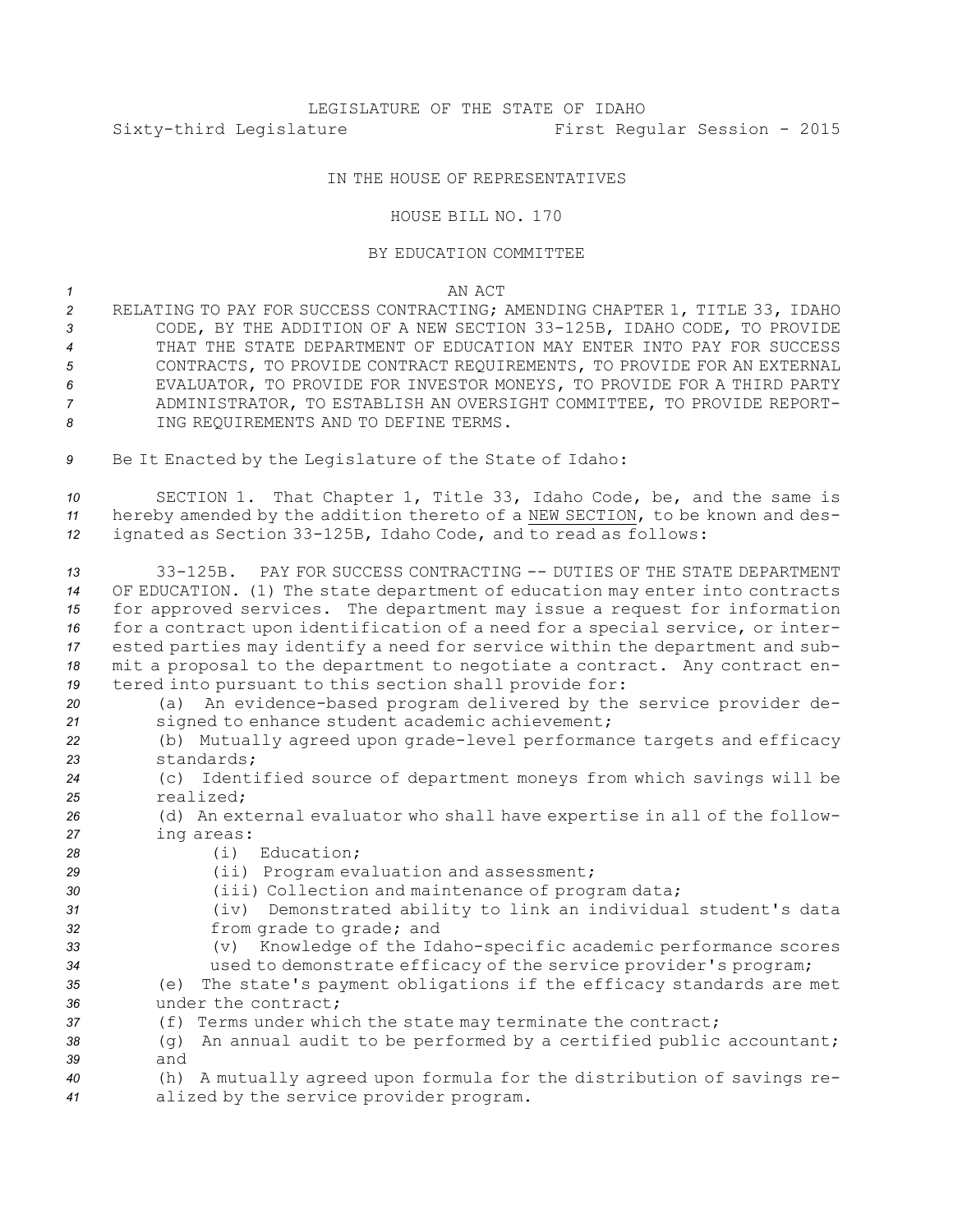An external evaluator shall approve the negotiated contract provisions re- lating to efficacy standards before the department may enter into any such contract. (2) Investor moneys shall be adequate to cover all contract costs. (3) The third party administrator shall: (a) Manage all moneys pursuant to subsection (2) of this section; (b) When appropriate, direct payments to be made under the terms of the contract; (c) Ensure an annual audit is conducted under the terms of the contract; (d) Issue financial reports as required by the contract; and (e) Complete all other compliance requirements of state or federal law. (4) The department shall approve the local education agencies (LEA) from which each cohort will be chosen. The priority for selection of LEAs shall be given to: (a) LEAs reporting the greatest number of students who are not profi- cient to meet grade-level performance targets being used to evaluate the service provider's program; (b) LEAs reporting the greatest number of students on free and reduced lunch; and (c) LEAs in different regions of the state. The selection of cohorts shall be made by mutual agreement between the ser- vice provider and the approved LEA. (5) The external evaluator shall: (a) Determine whether the service provider has met the agreed upon ef- ficacy standards under the terms of the contract by determining the out- comes for each cohort based on the following criteria: (i) Whether there was an increase in the number of children profi- cient to meet grade-level performance targets at levels specified in the contract; and (ii) Calculate moneys no longer expended or distributed by the de- partment for intervention or remediation as specified in the con-*32* tract; (b) Annually report the service provider efficacy standards to the de- partment; and (c) Report the service provider efficacy standards to the third party administrator for the purpose of determining whether payment should be made under the terms of the contract. (6) An oversight committee is hereby created for the purpose of decid- ing whether or not the state department of education will enter into <sup>a</sup> nego- tiation with an interested party under this section, and for the purpose of monitoring contracts entered into under this section. The committee shall meet as often as is necessary to fulfill its obligations under this subsec- tion. The committee shall consist of the following people: (a) The chief financial officer of the state department of education; (b) The subject matter expert at the state department of education; (c) <sup>A</sup> representative from the state controller's office;

*<sup>47</sup>* (d) The house of representatives education committee chairman; and

*48* (e) The senate education committee chairman.